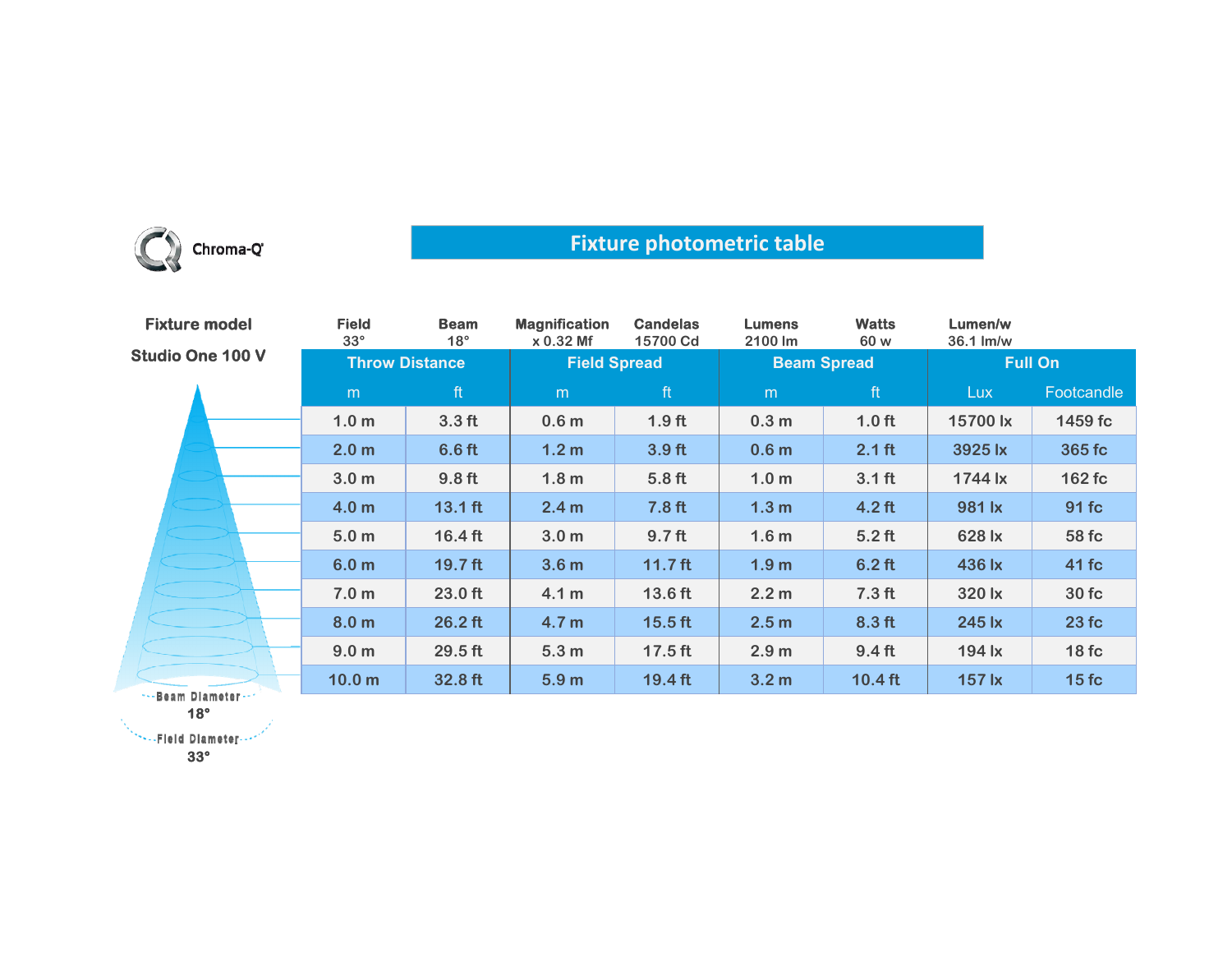

## **Fixture photometric table**

| <b>Fixture model</b>    | <b>Field</b><br>$31^\circ$ | <b>Beam</b><br>$18^\circ$ | <b>Magnification</b><br>x 0.32 Mf | <b>Candelas</b><br>20700 Cd | <b>Lumens</b><br>2500 lm | <b>Watts</b><br>60 w | Lumen/w<br>42.9 lm/w |            |
|-------------------------|----------------------------|---------------------------|-----------------------------------|-----------------------------|--------------------------|----------------------|----------------------|------------|
| <b>Studio One 100 D</b> | <b>Throw Distance</b>      |                           | <b>Field Spread</b>               |                             | <b>Beam Spread</b>       |                      | <b>Full On</b>       |            |
|                         | m                          | ft                        | m                                 | ft                          | m                        | ft                   | <b>Lux</b>           | Footcandle |
|                         | 1.0 <sub>m</sub>           | 3.3 <sub>ft</sub>         | 0.6 <sub>m</sub>                  | 1.8 <sub>ft</sub>           | 0.3 <sub>m</sub>         | 1.0 <sub>ft</sub>    | 20700 lx             | 1923 fc    |
|                         | 2.0 <sub>m</sub>           | 6.6 <sub>ft</sub>         | 1.1 <sub>m</sub>                  | 3.6 <sub>ft</sub>           | 0.6 <sub>m</sub>         | $2.1$ ft             | 5175 lx              | 481 fc     |
|                         | 3.0 <sub>m</sub>           | 9.8 <sub>ft</sub>         | 1.7 <sub>m</sub>                  | 5.5 <sub>ft</sub>           | 1.0 <sub>m</sub>         | 3.1 <sub>ft</sub>    | 2300 lx              | 214 fc     |
|                         | 4.0 <sub>m</sub>           | $13.1$ ft                 | 2.2 <sub>m</sub>                  | 7.3 <sub>ft</sub>           | 1.3 <sub>m</sub>         | $4.2$ ft             | 1294 lx              | 120 fc     |
|                         | 5.0 <sub>m</sub>           | $16.4$ ft                 | 2.8 <sub>m</sub>                  | $9.1$ ft                    | 1.6 <sub>m</sub>         | $5.2$ ft             | 828 lx               | 77 fc      |
|                         | 6.0 <sub>m</sub>           | $19.7$ ft                 | 3.3 <sub>m</sub>                  | $10.9$ ft                   | 1.9 <sub>m</sub>         | $6.2$ ft             | 575 lx               | 53 fc      |
|                         | 7.0 <sub>m</sub>           | 23.0 ft                   | 3.9 <sub>m</sub>                  | $12.7$ ft                   | 2.2 <sub>m</sub>         | $7.3$ ft             | 422 lx               | 39 fc      |
|                         | 8.0 <sub>m</sub>           | $26.2$ ft                 | 4.4 <sub>m</sub>                  | 14.6 ft                     | 2.5 <sub>m</sub>         | 8.3 <sub>ft</sub>    | 323 lx               | 30 fc      |
|                         | 9.0 <sub>m</sub>           | $29.5$ ft                 | 5.0 <sub>m</sub>                  | $16.4$ ft                   | 2.9 <sub>m</sub>         | 9.4 <sub>ft</sub>    | 256 lx               | 24 fc      |
| **- Beam Diameter ***   | 10.0 <sub>m</sub>          | 32.8 ft                   | 5.5 <sub>m</sub>                  | $18.2$ ft                   | 3.2 <sub>m</sub>         | $10.4$ ft            | 207 lx               | 19fc       |

**18°**

**SEE PEND Diameter ...** 

**31°**